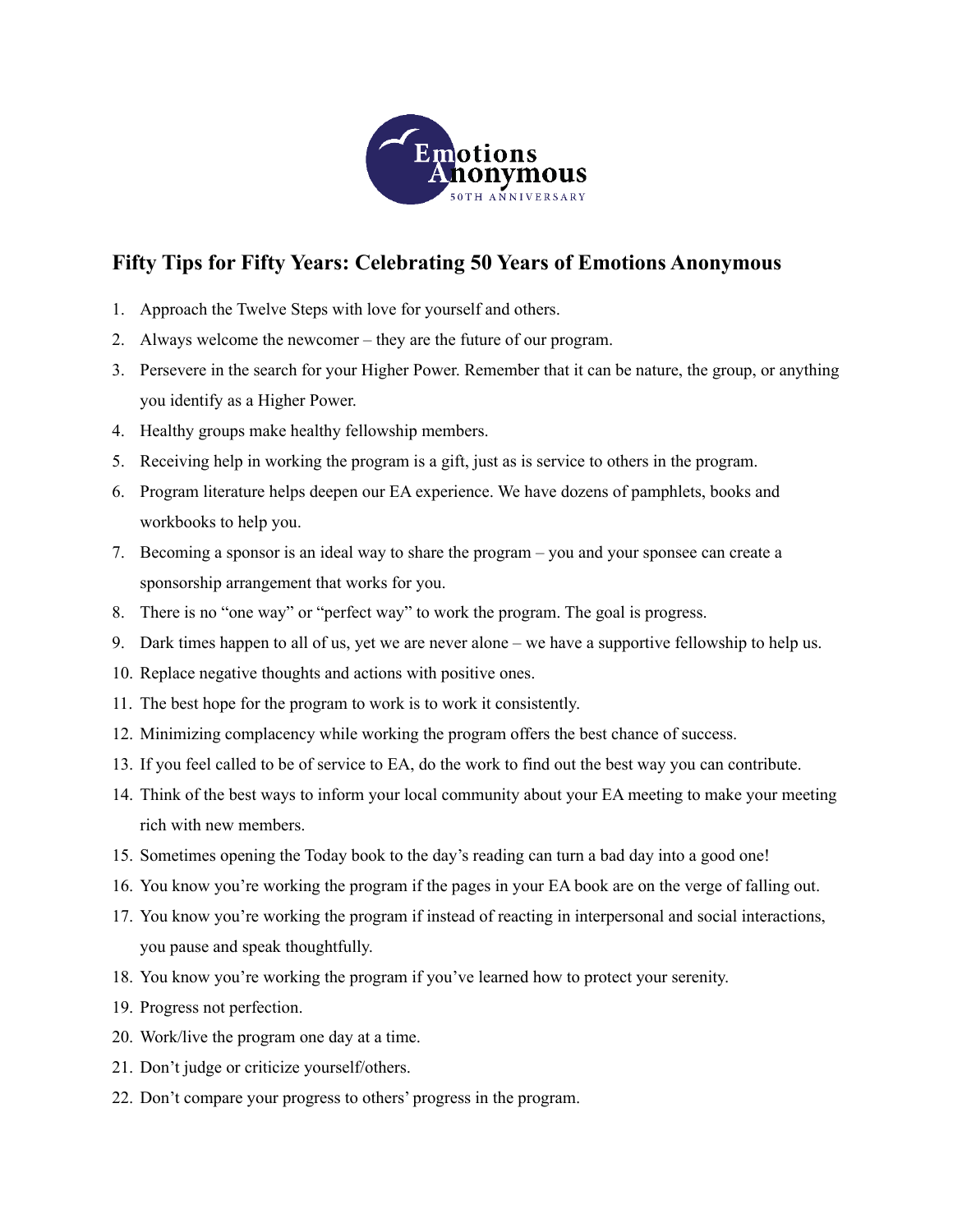- 23. Accept that others may have a different Higher Power than yours.
- 24. Accept and use the program, don't analyze it.
- 25. Don't place labels on emotional illnesses or health.
- 26. Let go and trust in your Higher Power.
- 27. Live and let live.
- 28. Look for the good in people and situations.
- 29. You may be powerless over your emotions, but you are not powerless over your choices.
- 30. Sometimes participating in a meeting can be a test of patience. Make sure you can pass the test!
- 31. Happiness comes from being at peace with yourself.
- 32. Don't criticize, condemn, or complain.
- 33. Believe that you can achieve emotional health.
- 34. Live in today. The past is gone and the future doesn't yet exist.
- 35. Let go of resentments about others.
- 36. Live gratefully.
- 37. Take responsibility for your choices, life, and recovery.
- 38. A lapse is not a relapse.
- 39. Success is standing up just one time more than life knocks you down.
- 40. Meetings, meetings, meetings. More than once a week if you can. The best way for newcomers to learn the program and meet people. And the best way for us to get grounded when we lose our way.
- 41. Give yourself time to recover. We didn't get to a point of despair overnight. We don't recover overnight either.
- 42. Take notice of the progress you've made in handling everyday situations.
- 43. Share the program with others when appropriate. The path to emotional wellness should not be a secret!
- 44. The increase in utilization of virtual meetings has created more opportunity for distraction during meetings. Make sure to stay focused during meetings to maximize the benefits of attending.
- 45. The propensity to de-prioritize the program when holidays and life events come around is natural. Just remember that the program and its materials and meetings are always there for you!
- 46. Remember to listen and avoid crosstalk when people talk in meetings and in our daily lives. It is important for our emotional growth to allow people to talk, even when we feel we have something important to add.
- 47. Emotions Anonymous has successfully existed over the past fifty years because of the contributions of thousands of people at local meetings and the international office. In order to ensure the program